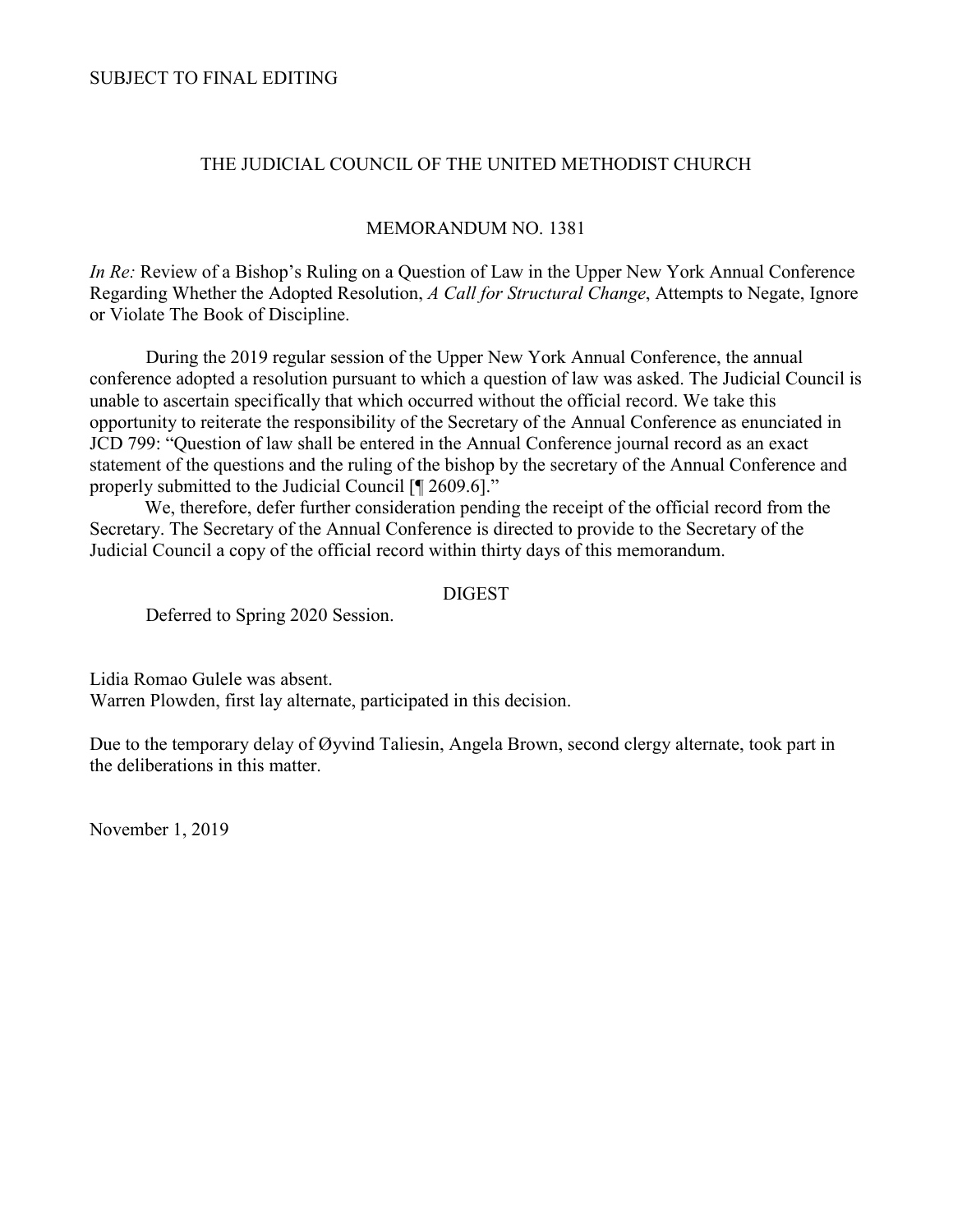

JUDICIAL COUNCIL OF THE UNITED METHODIST CHURCH CONSEIL JUDICIAIRE DE L'EGLISE METHODISTE UNIE RECHTSHOF DER EVANGELISCH-METHODISTISCHEN KIRCHE CONSELHO JUDICIAL DA IGREJA METODISTA UNIDA CONSEJO DE LA JUDICATURA DE LA IGLESIA METODISTA UNIDA



## Report by Bishop on Decision of Law

This form is to be used for (please check one):

□ Reporting of decisions of law made by bishops in response to questions of law submitted to them in writing during the regular business of a conference session (¶ 56.3 Const. and ¶ 2609.6 The Book of Discipline 2016).

 $\Box$  Reporting of episcopal decisions on questions of law when such decisions are appealed by one-fifth of the members of the conference (¶ 56.2 Const. and ¶ 2609.7 The Book of Discipline 2016).

| Name of Bishop: $Mark J. (the b)$                                                                                                                                                                                              |
|--------------------------------------------------------------------------------------------------------------------------------------------------------------------------------------------------------------------------------|
| Address: 7481 Henry Clay Blvd. City: Liverpool                                                                                                                                                                                 |
| State/Province: NY ZIP/Postal Code 3088 Country: USA                                                                                                                                                                           |
|                                                                                                                                                                                                                                |
|                                                                                                                                                                                                                                |
| Question(s) of Law: New York Change and Change and Change and Change and Change and Change and Change and Change and Change and Change and Change and Change and Change and Change and Change and Change and Change and Change |
|                                                                                                                                                                                                                                |
|                                                                                                                                                                                                                                |
| Authorities Cited (indicate paragraph or decision number where applicable):                                                                                                                                                    |
|                                                                                                                                                                                                                                |
| Judicial Council Decision(s): Call Council Decision (s): Call Council Decision (s):                                                                                                                                            |
| Signature: 11<br>Date: <b>Date:</b>                                                                                                                                                                                            |
| <b>Bishop of The United Methodist Church</b><br>(month/day/year)                                                                                                                                                               |
|                                                                                                                                                                                                                                |

#### The following must be attached:

- o Decision of Law, including facts, rationale and ruling
- o Text of the written request for decision
- o Minutes of annual conference proceedings (relevant portions only)
- o List of names and addresses of interested parties
- o Other relevant materials (e.g. conference rules, resolutions, policies, reports)
- $\triangleright$  Eight (8) hard copies must be submitted via USPS or other delivery service to: Clerk Price of the Judicial Council, 5556 N. Sheridan Road, #610, Chicago, IL 60640, USA
- $\triangleright$  Electronic copies in both Word and PDF (with security features disabled) must be submitted to: secretary@umcjudicialcouncil.org.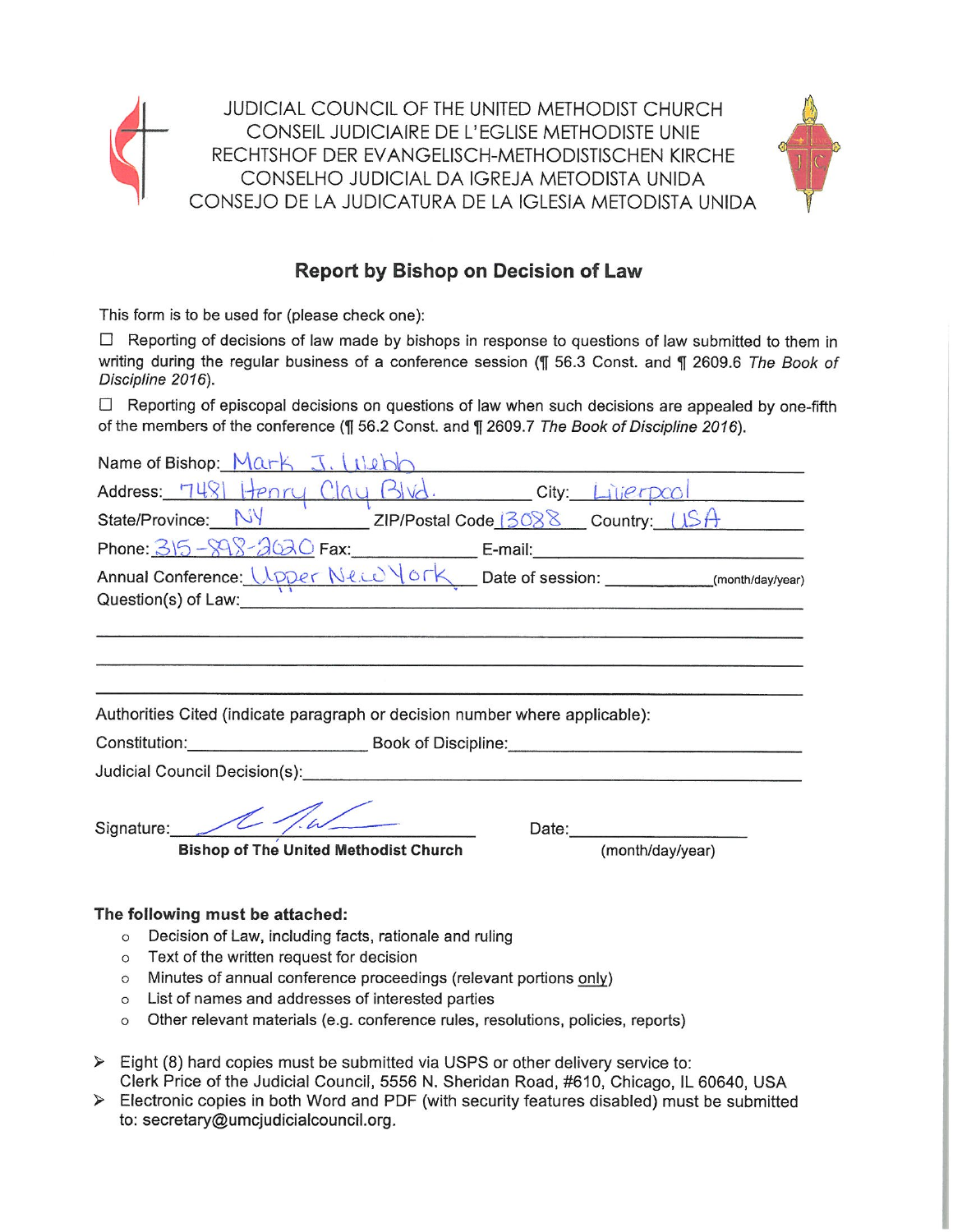#### **RULING OF LAW UPPER NEW YORK ANNUAL CONFERENCE**

#### **Mark J. Webb, Bishop June 24, 2019**

#### **STATEMENT OF FACTS**

On Friday, June 7, 2019, in plenary session of the 2019 session of the Upper New York Annual Conference, the conference addressed Resolution UNYAC2019.3 entitled: "A Call for Structural Change." **(Exhibit A)**. A vote was taken on the resolution as presented and the body supported it 645-363.

#### **REQUEST FOR A DECISION ON CHURCH LAW**

On June 7, 2019 immediately after the vote on Resolution UNYAC2019.3, the Reverend Kevin Slough, a clergy member of the Upper New York Conference was recognized and made the following request for a Ruling of Law.

"I request a Decision of Law regarding Resolution UNYAC2019.3. Does the resolution attempt to negate, ignore or violate The Book of Discipline of The United Methodist Church?"

By Paragraph 2609.6, I have thirty (30) days to render this decision.

#### **JURISDICTION**

The Judicial Council has jurisdiction under paragraphs 51 and 56.3 of the Constitution of The United Methodist Church and paragraph 2609 of the 2016 Book of Discipline as modified by Judicial Council Decision 1244.

#### **ANALYSIS AND RATIONAL**

Resolution UNYAC2019.3 calls for notification to The Council of Bishops that the Upper New York Conference finds the stipulations of the Traditional Plan not acceptable, calls on the 2020 General Conference to adopt a structural realignment of the United Methodist Church that creates an expression of Wesleyan Methodism that allows for both traditional and progressives understandings of LGBTQ clergy and same-gender weddings to coexist within the Church and encourages a immediate moratorium on any punitive action related to LGBTQ clergy and same-gender weddings.

Judicial Council Decision 96 made clear the principle that the Discipline is the only authoritative book of law of the Church. All entities of the Church are bound by its provisions. All actions of an annual conference must be faithful to and consistent with the Discipline. An annual conference may express disagreement with other bodies of The United Methodist Church, but is still subject to the Constitution, the Discipline and the decisions of the Judicial Council. In Decision 886, the Judicial Council established the principle that annual conferences may not legally negate, ignore or violate provisions of the Discipline with which they disagree, even when the disagreements are based on conscientious objections to those provisions.

2735096.1 8/4/2016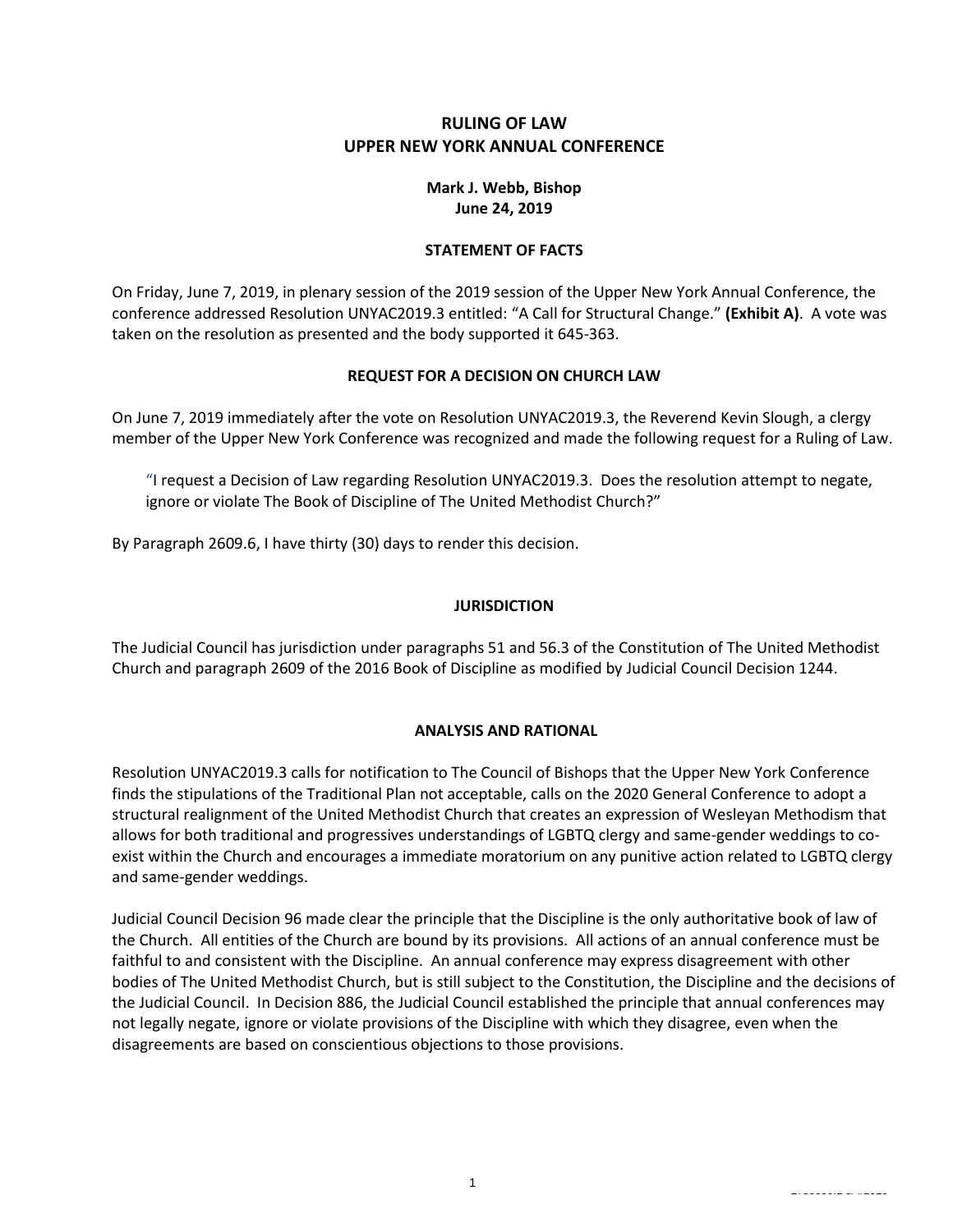The Judicial Council has had many occasions to address matters involving human sexuality over recent years, setting forth very clear guidelines for permissible action in relation to existing Church Law. Under these guidelines, the Judicial Council has been clear that "[a]n annual conference may adopt a resolution on human sexuality that is aspirational in nature; however, an annual conference may not negate, ignore or violate the Discipline, even when the disagreements are based upon conscientious objections to those provisions." Decision 1120; see also Decision 1111 ("Annual conferences may not negate, ignore or violate provisions of the Discipline with which they disagree, even when the disagreements are based on conscientious objections to the provisions."). In addition to not being allowed to directly negate, ignore or violate the Discipline, the Judicial Council has held that annual conferences may not encourage other entities to violate Church law, or discourage the enforcement of Church law. Decisions 1262 and 1292.

The "therefore be it resolved" in Resolution UNYAC2019.3 that calls for notification to the Council of Bishops that the stipulations of the Traditional Plan are not acceptable for the conference is an expression of disagreement and is not in violation of Church law consistent with Decision 1262 of the Judicial Council.

The first "be it further resolved" in Resolution UNYAC2019.3 that calls on the 2020 General Conference to adopt a structural realignment of the United Methodist Church that creates an expression of Wesleyan Methodism that allows for both traditional and progressive understandings of LGBTQ clergy and same-gender weddings to co-exist within the Church is aspirational in nature and is not a violation of Church law consistent with Decision 1262 of the Judicial Council.

The second "be it further resolved" in Resolution UNYAC2019.3 that encourages the imposition of an immediate moratorium on any punitive action related to LGBTQ Clergy and same-gender weddings, is not aspirational in nature. In this section the resolution attempts to encourage a moratorium on the filing of complaints against pastors involved in chargeable offenses and would serve as an endorsement or encouragement of such prohibited actions or to discourage the enforcement of Church law (¶2702.1b). See Decisions 1262 and 1292, of the Judicial Council.

#### **RULING OF LAW**

For these reasons, it is my ruling of law that Resolution UNYAC2019.3 adopted by the Upper New York Conference on June 7, 2019 is in order in parts and null and void in another part.

1. The therefore be it resolved that the Upper New York Annual Conference notify the Council of Bishops that the stipulations of the Traditional Plan are not acceptable for our conference is a statement of disagreement, aspirational in nature and does not negate, ignore or violate The Book of Discipline of The United Methodist Church.

2. The be it further resolved that the Upper New York Annual Conference call on the 2020 General Conference to adopt a structural realignment of the United Methodist Church that creates an expression of Wesleyan Methodism that allows for both traditional and progressive understandings of LGBTQ clergy and same-gender weddings to co-exist in the Church is aspirational in nature and does not negate, ignore or violate The Book of Discipline of The United Methodist Church.

2735096.1 8/4/2016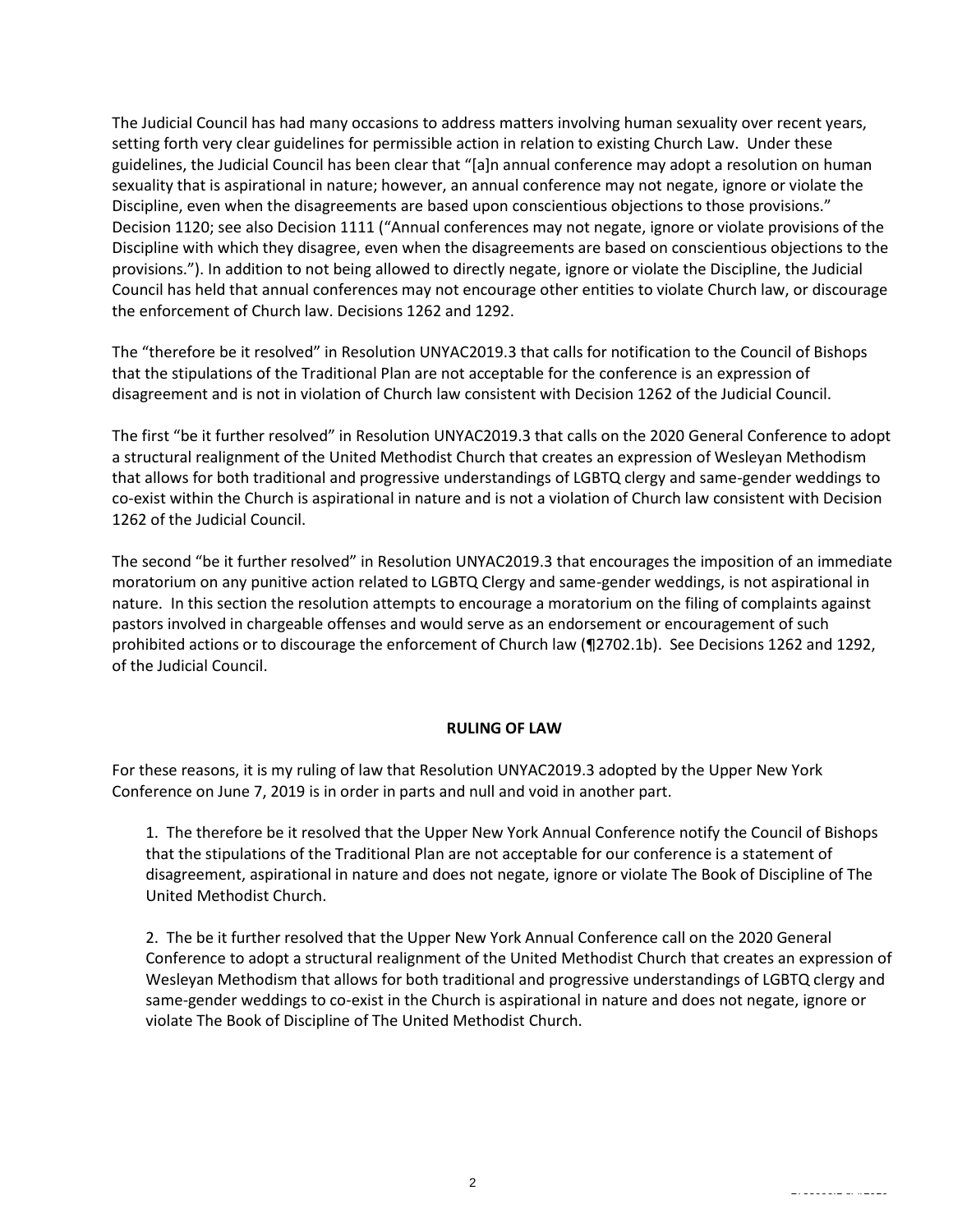3. The be it further resolved that given the forthcoming structural change, we encourage Bishop Webb, the Board of Ordained Ministry, and other members of the Conference leadership team to, as an act of grace, impose an immediate moratorium on any punitive action related to LGBTQ clergy and same-gender weddings is not aspirational in nature; negates, ignores or violates The Book of Discipline of The United Methodist Church and is null and void.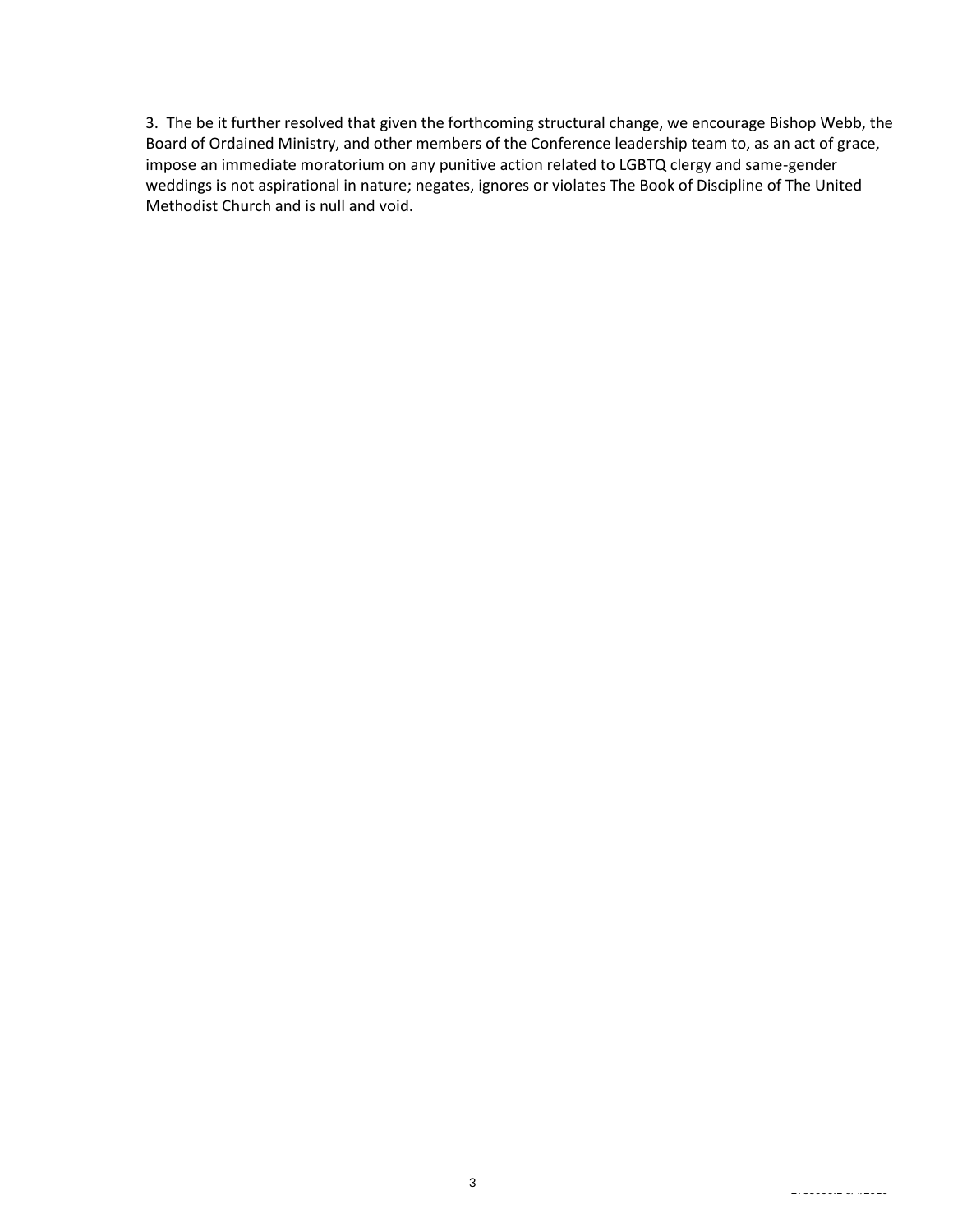### (Minutes Relevant to Ruling of Law)

## Friday, June 7, 2019 Afternoon Plenary

## UNYAC2019.3 – A Call for Structural Change

Suzanne Allen, Chair of the Committee on Petitions and Resolution and introduced Stephen Cady, clergy, to make an opening statement.

Stephen Cady, clergy, made an opening statement in support of the petition, which calls for a structural realignment that creates an expression of Wesleyan Methodism that allows for both traditional and progressive understandings of LGBTQ clergy and same-gender weddings to coexist within the church.

There was no discussion. A time of silent prayer was held before the vote. The petition is adopted by a vote of 645, yes and 363, no.

Kevin Slough, clergy, requested a Decision of Law from the Bishop. The Bishop has 30 days to respond.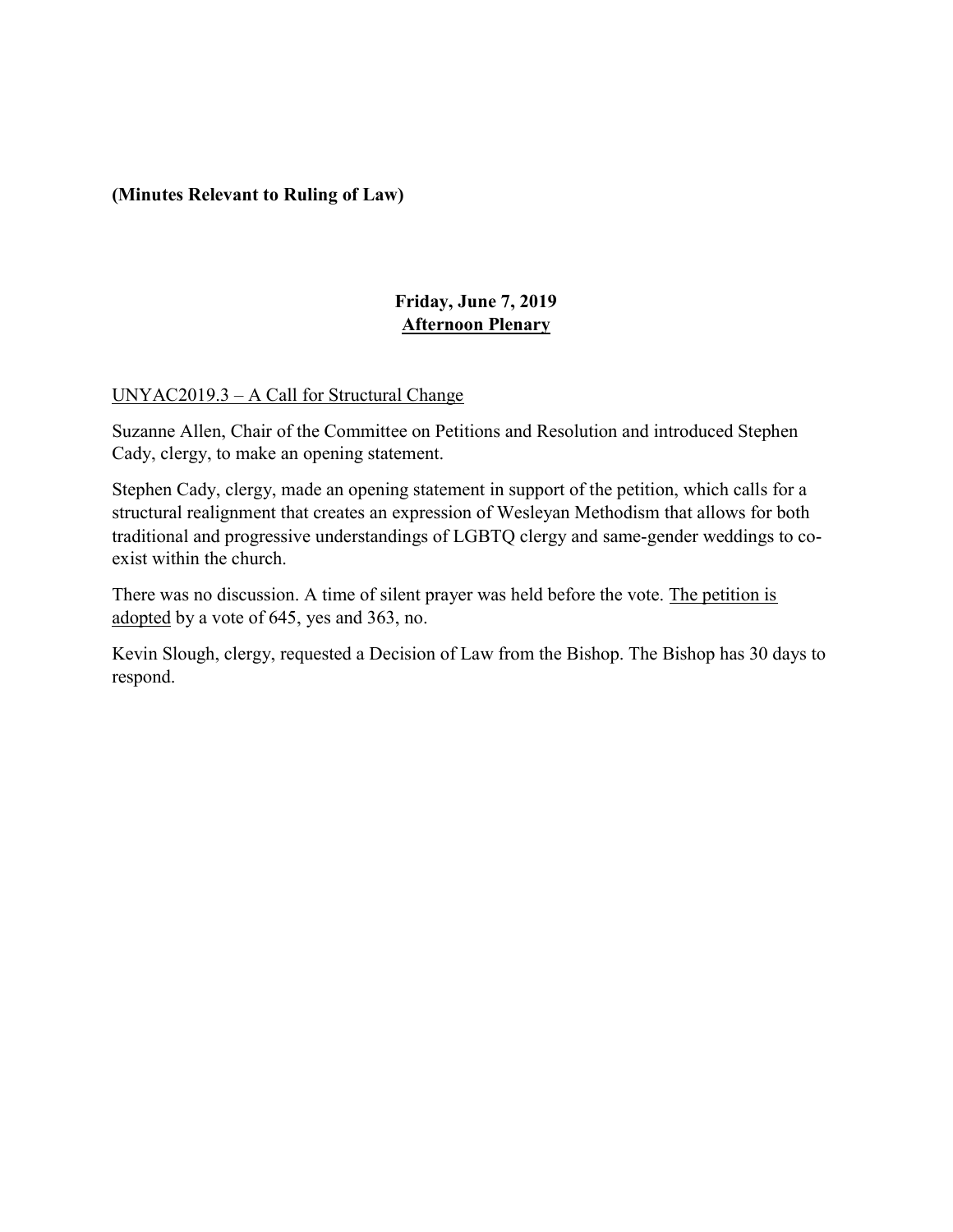# **Exhibit A**

#### **UNYAC2019.3 - A Call for Structural Change**

**Whereas,** Enormous cultural and theological gaps remain in our global church; and

**Whereas** The Council of Bishops, The Commission on a Way Forward, and the 2019 General Conference were unable to find a satisfactory resolution to the impasse in the United Methodist Church around LGBTQ clergy and same-gender weddings in our churches; and

**Whereas** The Traditional Plan passed at the 2019 General Conference serves as a rejection of compromise and a theologically diverse denomination; and

**Whereas** Only structural separation will allow all Annual Conferences and Local Churches to effectively Make Disciples of Jesus Christ for the Transformation of the World.

**Therefore Be It Resolved**That the Upper New York Annual Conference notify the Council of Bishops that the stipulations of the Traditional Plan are not acceptable for our Conference; and

**Be It Further Resolved** That the Upper New York Annual Conference call on the 2020 General Conference to adopt a structural realignment of the United Methodist Church that creates an expression of Wesleyan Methodism that allows for both traditional and progressive understandings of LGBTQ Clergy and same-gender weddings to co-exist within the Church; and

**Be It Further Resolved** That given the forthcoming structural change, we encourage Bishop Webb, the Board of Ordained Ministry, and other members of the conference leadership team to, as an act of grace, impose an immediate moratorium on any punitive action related to LGBTQ Clergy and samegender weddings.